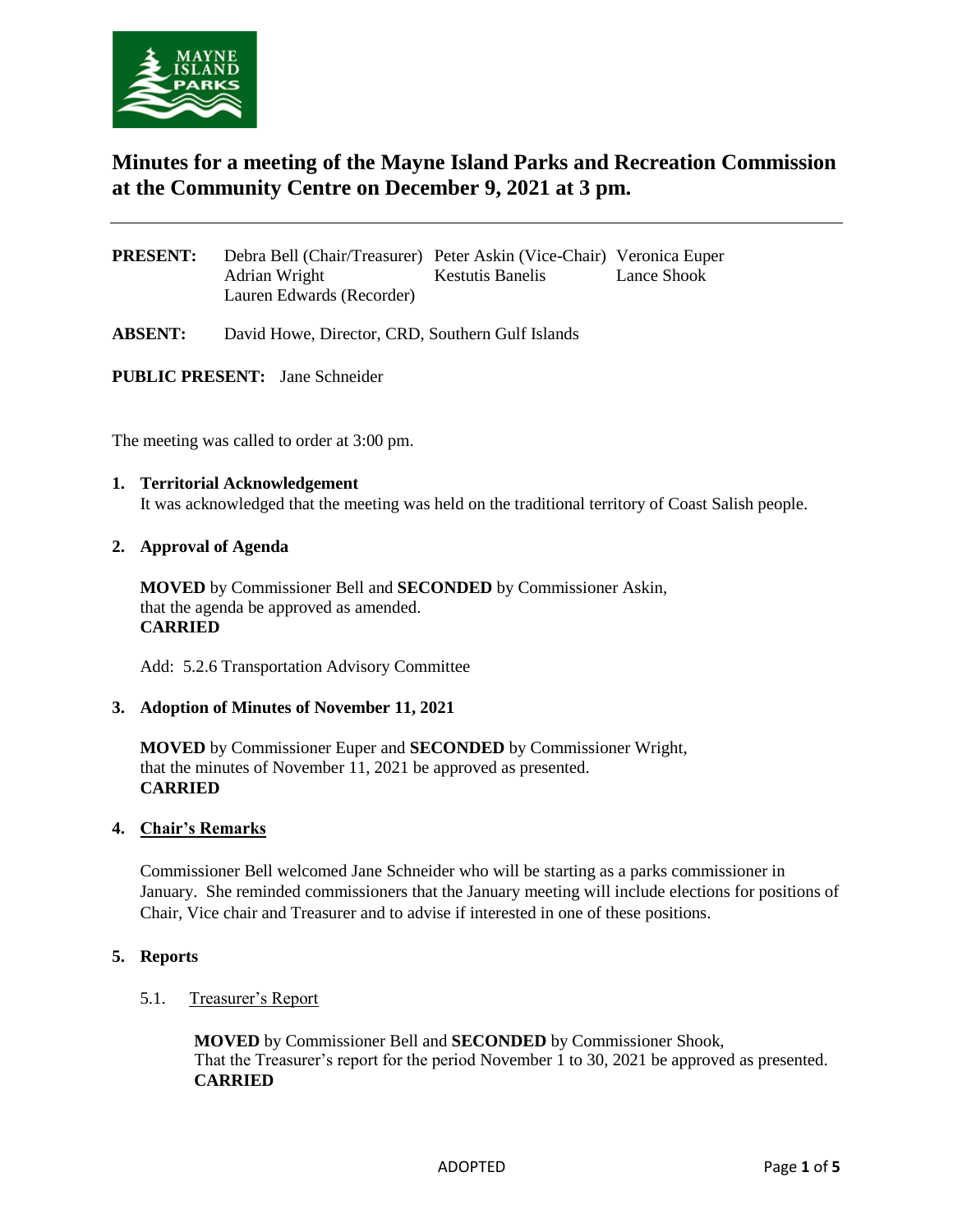## 5.2. Administration

- 5.2.1. Follow up Action Report (not covered elsewhere)
	- Motions were made in November that Commissioners Wright, Euper, Askin and Bell renew for two-year terms. The new commissioner positions for Jane Schneider and Michael Kilpatrick are from January to December 2022.
	- Lance Shook will provide written notice that he is resigning his commission position which ends in December 2022. He stated he is still interested in supporting the parks.
	- The glass for the library windows was reordered and is not expected before spring.
	- Commissioner Shook will install the new UV light for the library water system.
	- It was reported that three new fire extinguishers were purchased for the Adachi Pavilion, tractor shed and the library basement. These should be recharged annually and should be added as a task to the Supplement to the Handbook.
- 5.2.2. Update Supplement to the Commissioner's Handbook
	- Discussed various responsibilities available for Jane Schneider including park bookings; social media and recreational funding and activities.
	- Discussed the addition of property acquisition guidelines as well as Cotton Park policy for events.
- 5.2.3. Publishing Tide Table update
	- Discussed the printing of the Tide Table in the *MayneLiner* and the challenges to creating data specific to Georgina Point and Village Bay.
	- It was noted that the full page ad is not too expensive, may be good public service and it advertises MIPRC.
	- Discussed the usefulness of publishing the tables and determined that publishing will continue for the time being.
- 5.2.4. Washroom floor repainting during closure
	- Commissioner Bell will enquire for a contractor.
- 5.2.5. CRD position on commissioner vaccination status
	- The issue of vaccination verification was discussed and it was agreed that masks be required for indoor gatherings.

## 5.3. Committees

- 5.3.1. Land Acquisition
	- A draft Guideline was circulated and there were no comments for changes. A short introduction was prepared for the draft document.
	- Commissioners Askin and Euper met with Rob Underhill, MI Conservancy, to discuss land acquisition for natural environment conservation and reported that:
		- o The Conservancy is working on modelling for investment purposes.
		- o Rob Underhill provided an overview of a terrestrial mapping system to classify and numerically value rank ecological areas. If this system is used, he will ask whether the results can be shared with MIPRC.
		- o Once the Conservancy's position is known, the timeline can be confirmed.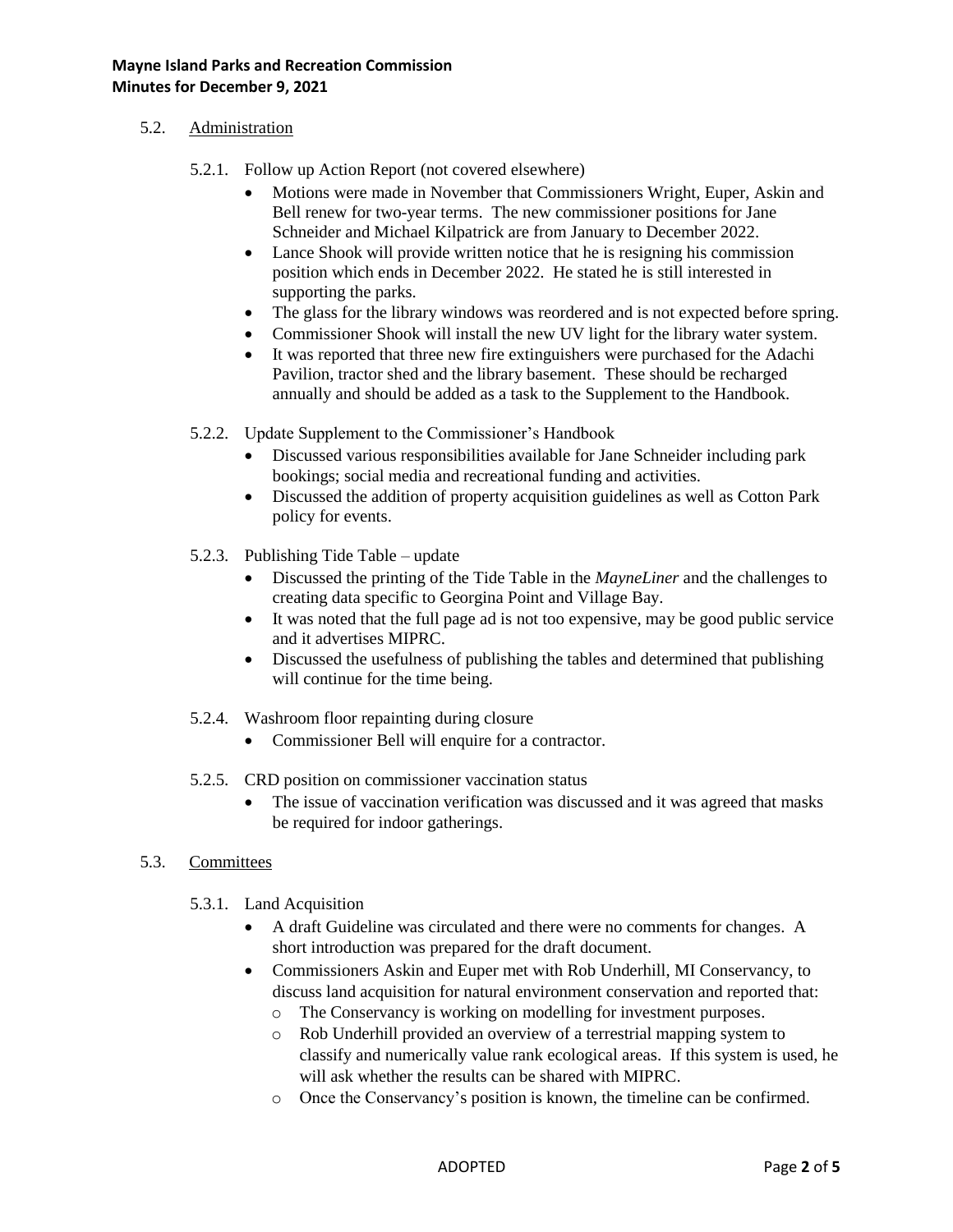- It was suggested that the committee of the whole meet for broader perspectives.
- It was requested that commissioners provide some thought on priorities at the January meeting.
- Commissioner Euper will circulate the Guideline again as well as notes from meeting with Rob Underhill.

## 5.4. Parks

- 5.4.1. Miners Bay
	- Some work to finish up the bandstand will be done in the spring, but the area is safe for walking on.
	- Commissioner Wright will hang the fire extinguisher.
- 5.4.2. Dinner Bay
	- Lions building license still underway with feedback received from the Lions.
	- A lock will be put on the green digester cone.
- 5.4.3. Japanese Garden
	- The holiday light display is open from December  $18<sup>th</sup>$  to January  $1<sup>st</sup>$ .
- 5.4.4. Cotton Park Removal of deadfall trees on Orca Trail
	- 5.4.5. Emma and Felix Jack Park The ground was too wet to install the sign.
- 5.4.6. Anson Road/Pocket parks
	- a) Anson Road
		- Private property signs were put up and Commissioner Banelis will check with Rob Underhill whether or not to remove old signs from the trees.
		- Remediation work continues and a new culvert was installed.
		- Salvaging plants was not considered urgent at this time.
	- b) Charter Road and Club Crescent assessments
		- It was reported that the arborist has done an assessment and a report is expected at the end of the week.
		- The arborist advised that it would be difficult to recommend a solid schedule for reassessments.
- 5.4.7. Beechwood Drive
	- It was reiterated that CRD had advised MIPRC to consult with neighbours prior to pursuing any specific recreational activity and to limit infrastructure for better budget control.
	- Discussed possible multi-purpose recreational use for asphalt surface.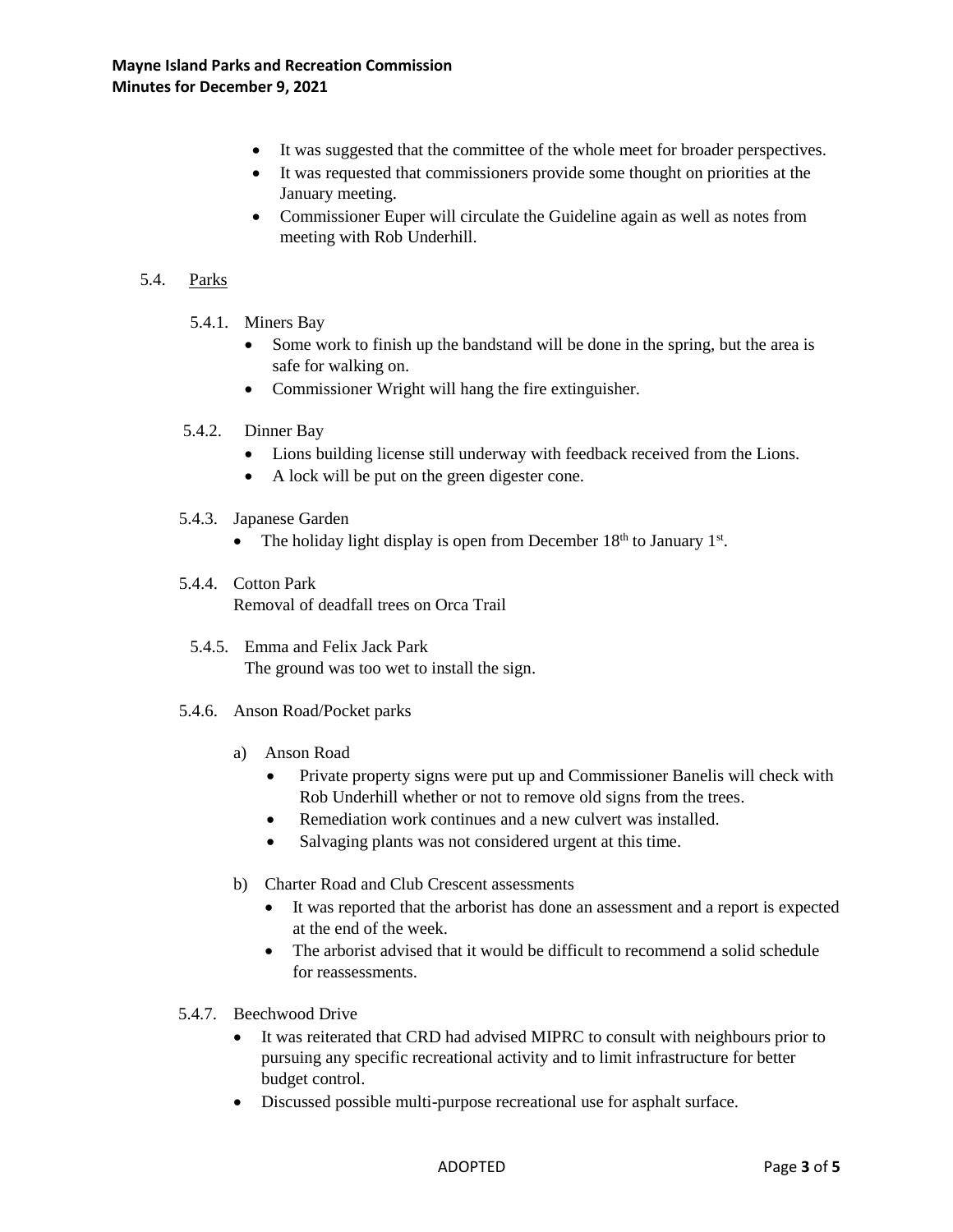- Further discussion on this matter to occur in January.
- 5.4.8. Trail Network Development
	- Commissioner Askin reported on the current state of the slope at Conconi Reef after the heavy rainfall with two significant rock falls:
		- 1) Nearby the Mount Parke Improvement District waterline going through the park panhandle and washed away soil exposing pipes. This should fall within the responsibility of MP Improvement District and BC Hydro; and
		- 2) The 90 degree slope which comes down from the viewpoint with a lot of rock on the road. This is the responsibility of the Ministry of Transportation.
	- The Viewpoint Trail was discussed and it was agreed that, as a precaution, the trail should be closed until further assessed.
	- It was reported that the split rail fence is to be completed for the Flag Hill Trail, and that the trail is usable.

## **6. Correspondence/Meetings**

- 6.1. November 12, 2021 correspondence regarding trees in front of memorial bench at library from J. Scobbie.
- 6.2. Email request for the Adachi Pavilion for VPID AGM on March 26, 2021
- 6.3. Application received for family reunion at the Adachi Pavilion August 13, 2022.
- 6.4. Email correspondence with CRD regarding Anson Road signage and remediation.
- 6.5. Email correspondence with Bob Unetich regarding noise assessments and testing.
- 6.6. Correspondence with CRD regarding groundwater licenses for Dinner Bay, Miners Bay and Cotton Park.
	- 2016 legislation deadline for applications is March  $1<sup>st</sup>$ .
- 6.7. Telephone and email correspondence with Mayne Island Fire Department and meeting with Rob Underhill regarding access road to Henderson Park.
	- It was reported that Rob Underhill will supervise tree removal.
	- An estimated cost would be approximately \$1500 for gravel, spread/pack where the washout was and possibly installing a culvert.
	- A motion to be made at the next meeting and gravel supplier to be sourced.
- 6.8. Request from Mayne Island Chamber of Commerce for information as they consolidate donation and membership renewal information for island organizations.
- 6.9. CRD correspondence regarding commissioner vaccination status.
- 6.10. CRD correspondence regarding Conconi Reef and Anson Road slope failure.
- 6.11. CRD correspondence regarding Asset Retirement Obligations affecting financial disclosure required pursuant to provincial legislation.
	- Commissioner Bell is responding to this item.
- 6.12. Telephone and email correspondence with various parties regarding bonfire at Miners Bay.

## **7. New Business**

- 7.1. December 24, 2021 bonfire at Miners Bay; wood donation.
	- Chamber of Commerce would like to provide hot chocolate but not the bonfire
	- Historically, MIPRC has always acquired the burn permit, but did not manage the fire.